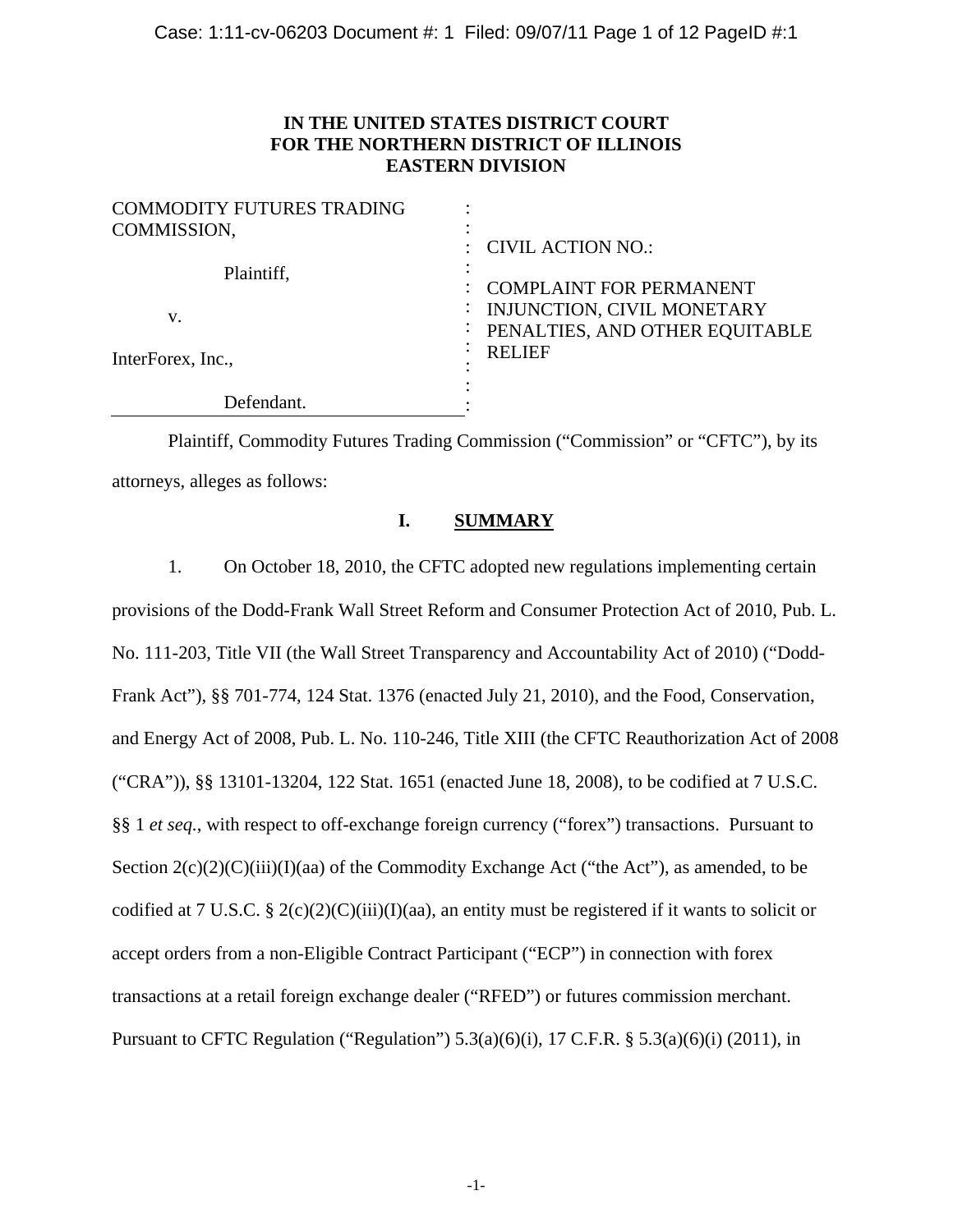#### Case: 1:11-cv-06203 Document #: 1 Filed: 09/07/11 Page 2 of 12 PageID #:2

connection with retail forex transactions, all RFEDs must be registered with the CFTC as of October 18, 2010.

2. Beginning on October 18, 2010 and continuing to the present (the "relevant period"), Defendant InterForex, Inc. ("InterForex"), upon information and belief, solicits or accepts orders from non-ECPs located in the United States in connection with retail forex transactions and is, or offers to be, the counterparty to these retail forex transactions without being registered as an RFED with the CFTC, in violation of Section  $2(c)(2)(C)(iii)(I)(aa)$  of the Act, as amended, to be codified at 7 U.S.C. § 2(c)(2)(C)(iii)(I)(aa), and Regulation 5.3(a)(6)(i), 17 C.F.R. § 5.3(a)(6)(i) (2011).

3. By virtue of this conduct and the further conduct described herein, InterForex has engaged, is engaging, or is about to engage in acts and practices in violation of the Act, as amended, and the Regulations.

4. Accordingly, pursuant to Section 6c of the Act, as amended, to be codified at 7 U.S.C. § 13a-1, and Section 2(c)(2) of the Act, as amended, to be codified at 7 U.S.C. § 2(c)(2), the Commission brings this action to enjoin InterForex's unlawful acts and practices and to compel its compliance with the Act, as amended, and the Regulations and to further enjoin InterForex from engaging in certain commodity or forex-related activity, including, through its website, soliciting or accepting orders from customers or offering to be the counterparty to customers' forex transactions, without appropriate registration with the Commission.

5. In addition, the Commission seeks civil monetary penalties and remedial ancillary relief, including, but not limited to, trading and registration bans, disgorgement, rescission, preand post-judgment interest, and such other relief as the Court may deem necessary and appropriate.

-2-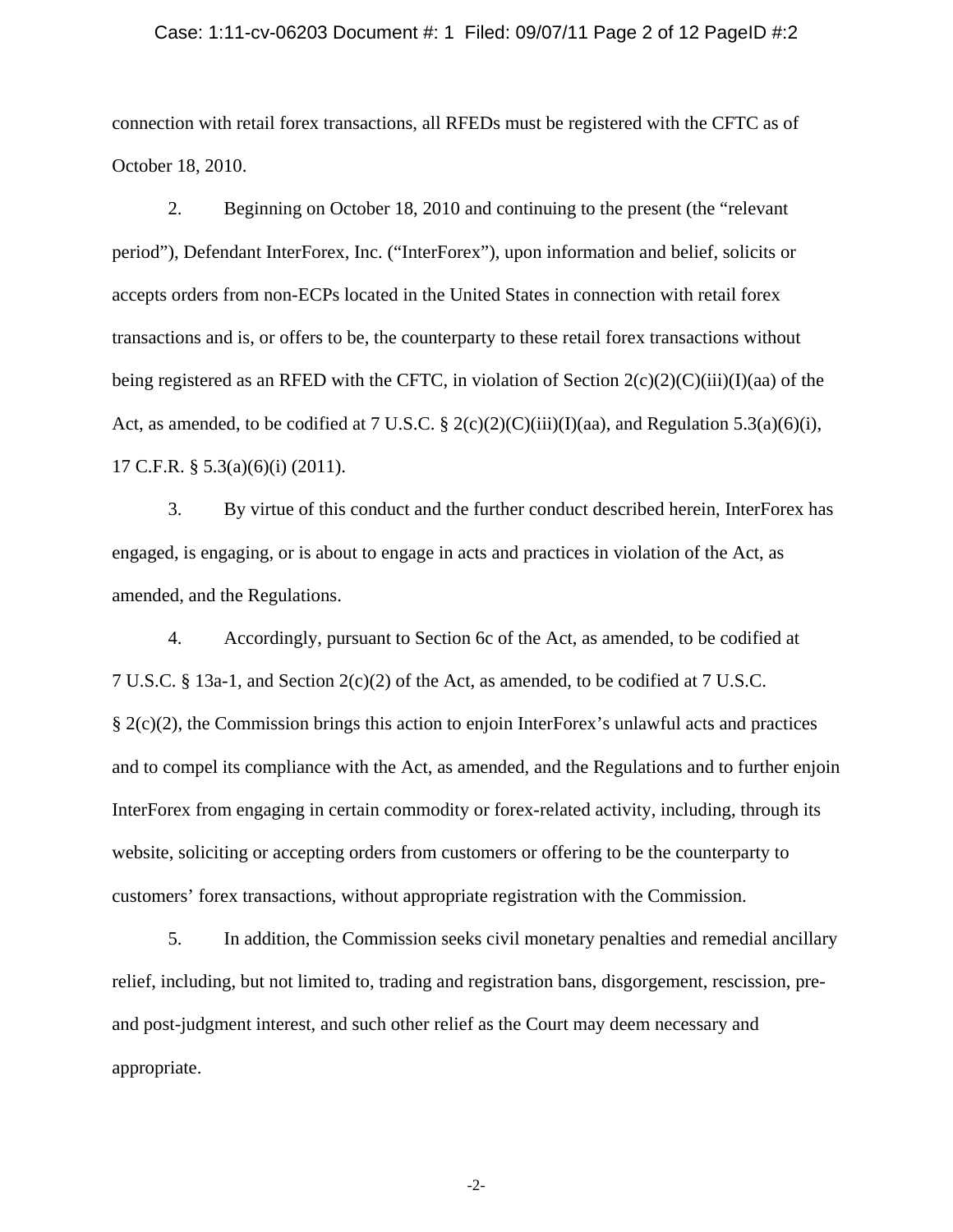#### Case: 1:11-cv-06203 Document #: 1 Filed: 09/07/11 Page 3 of 12 PageID #:3

6. Unless restrained and enjoined by this Court, InterForex likely will continue to engage in the acts and practices alleged in this Complaint and similar acts and practices, as more fully described below.

#### **II. JURISDICTION AND VENUE**

7. Section 6c(a) of the Act, as amended, to be codified at 7 U.S.C. § 13a-1(a), authorizes the Commission to seek injunctive relief against any person whenever it shall appear to the Commission that such person has engaged, is engaging, or is about to engage in any act or practice constituting a violation of the Act or any rule, regulation, or order thereunder.

8. The Commission has jurisdiction over the conduct and transactions at issue in this case pursuant to Sections  $2(c)(2)$  and 6c of the Act, as amended, to be codified at 7 U.S.C. §§  $2(c)(2)$  and 13a-1.

9. Venue properly lies with the Court pursuant to Section 6c(e) of the Act, as amended, to be codified at 7 U.S.C. § 13a-1(e), because InterForex transacts business in this District and certain transactions, acts, practices, and courses of business alleged in this Complaint occurred, are occurring, and/or are about to occur within this District.

#### **III. PARTIES**

10. Plaintiff **Commodity Futures Trading Commission** is an independent federal regulatory agency charged by Congress with the administration and enforcement of the Act, 7 U.S.C. §§ 1 *et seq*., and the Regulations thereunder, 17 C.F.R. §§ 1.1 *et seq*. (2011).

11. Defendant **InterForex, Inc.** is a company that is located in Tortola, British Virgin Islands. InterForex's principal place of business is Third Floor, P.O. Box 875, Qwomar Trading Building, Road Town, Tortola, British Virgin Islands VG1110. On information and belief,

-3-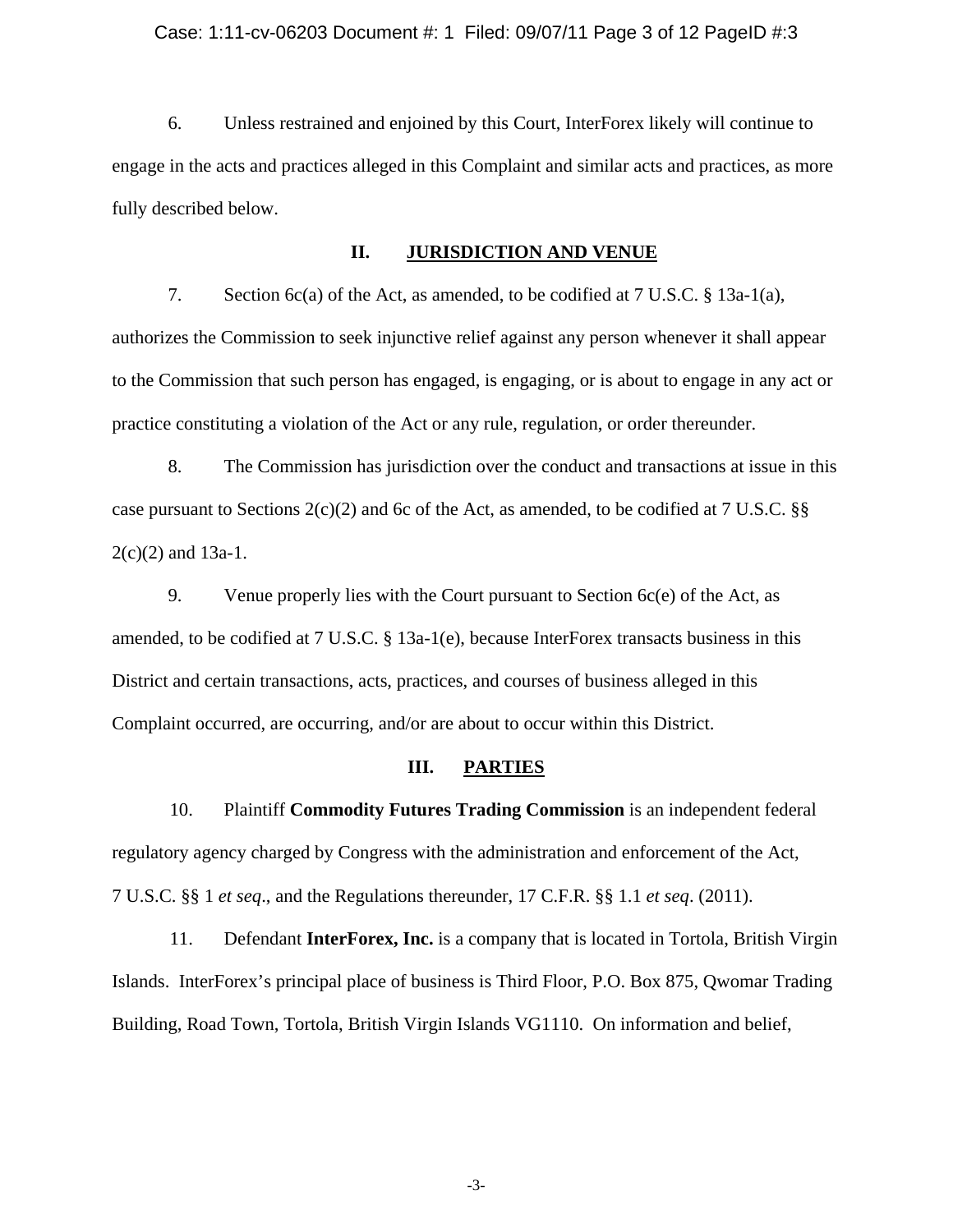#### Case: 1:11-cv-06203 Document #: 1 Filed: 09/07/11 Page 4 of 12 PageID #:4

InterForex also appears to have an office at 167 Madison Avenue, New York, NY, 10016. InterForex has never been registered with the Commission in any capacity.

#### **IV. STATUTORY BACKGROUND**

12. For the purposes of trading retail forex, a "retail foreign exchange dealer" is defined in Regulation 5.1(h)(1), 17 C.F.R.  $\S$  5.1(h)(1) (2011), as any person that is, or offers to be, the counterparty to a retail forex transaction, except for certain persons not relevant to this Complaint.

13. An ECP is defined by the Act, in relevant part, as an individual with total assets in excess of (i) \$10 million, or (ii) \$5 million and who enters the transaction "to manage the risk associated with an asset owned or liability incurred, or reasonably likely to be owned or incurred, by the individual." *See* Section 1a of the Act, as amended, to be codified at 7 U.S.C. § 1a.

#### **V. FACTS**

14. On October 18, 2010, the Commission adopted new regulations implementing certain provisions of the Dodd-Frank Act and the CRA. For the purposes of retail forex transactions, the new regulations, among other things, require RFEDs to register with the CFTC.

15. On information and belief, InterForex solicits or accepts orders from United States customers who are not ECPs to open leveraged forex trading accounts through its website, www.interforex.net. This website is hosted by a webhost located in Renton, Washington and the domain name is registered through a domain name registrar in Scottsdale, Arizona.

16. As InterForex's website demonstrates, it offers to accept funds from United States customers for the purpose of opening and maintaining individual retail forex accounts.

17. According to its website, "InterForex offers its clients a variety of leveraged trading accounts."

-4-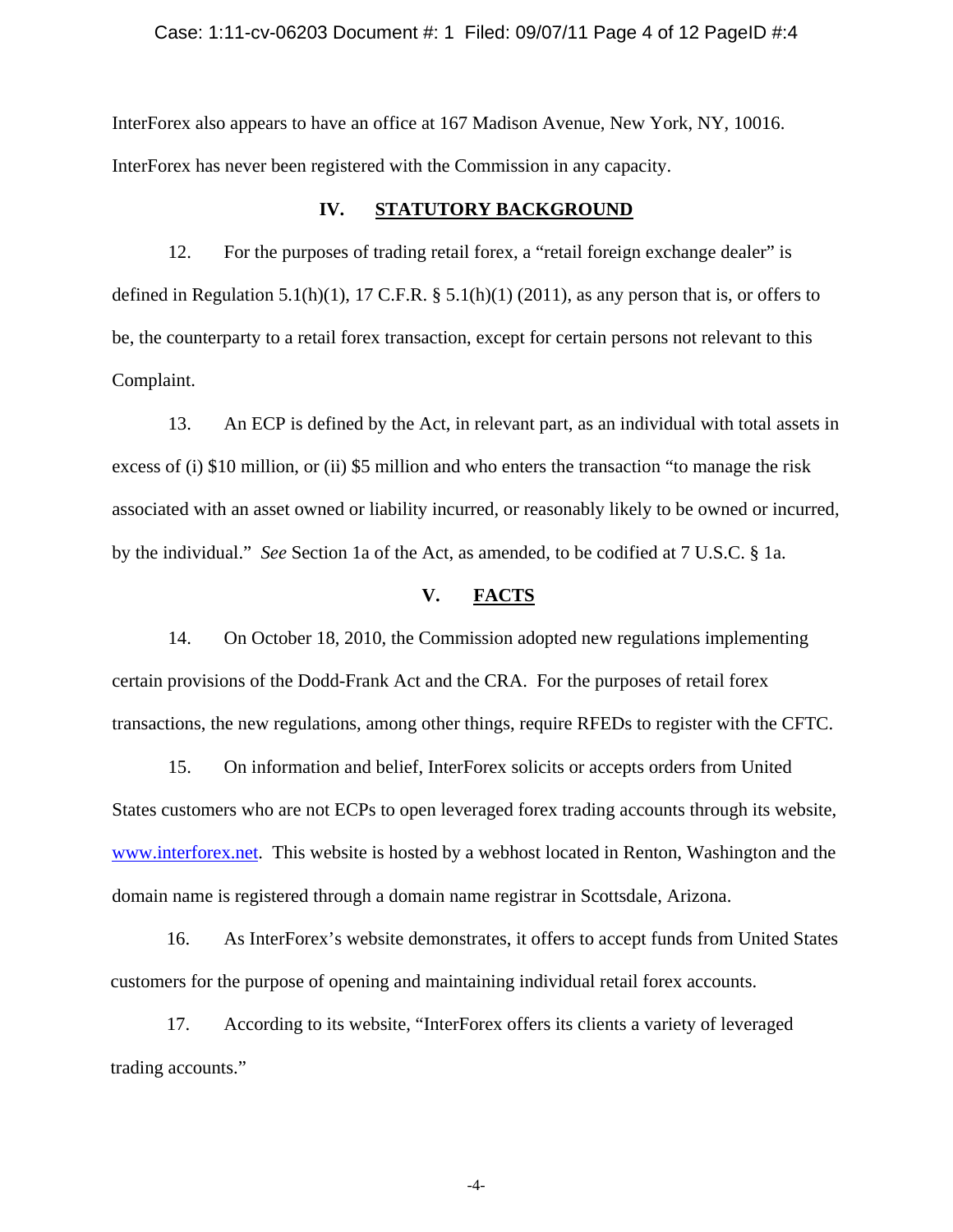#### Case: 1:11-cv-06203 Document #: 1 Filed: 09/07/11 Page 5 of 12 PageID #:5

18. As advertised on its website, InterForex offers four types of forex trading accounts: "IFX Classic" that requires an opening minimum deposit of \$500; "IFX Professional" that requires an opening minimum deposit of \$2,000; "IFX Active Trader" that requires an opening minimum deposit of \$25,000; and "IFX Premium" that requires an opening minimum deposit of \$100,000. The amounts required to fund these accounts are quoted in United States dollars.

19. Customers can open trading accounts by submitting information online through InterForex's website, or emailing the company at newaccounts@interforex.net, or by completing account opening documents supplied to them by a "Referring Agent" or an "Introducing Broker."

20. To open an account by submitting information online, the website directs customers to click on a link titled "How to Open a Trading Account," then proceed to another link titled "online application form."

21. If the customer clicks on the online application form link, s/he will be redirected to another page to enter certain information, such as his or her name, address, telephone and email contact information, nationality, type of account to open, and trading platform to be used. There is a drop down menu for "nationality" and customers can choose "American." There is also a drop down menu for "country" in the address section that allows the customer to choose United States. The page also allows for documents to be uploaded, and specifically requests that documents representing a government issued ID, a bank statement, and proof of residence be uploaded to the website. The customer must also check an "I agree" circle next to "InterForex Client Agreement" in order to open the account. The customer is then guided to click the "submit" button to open the trading account.

-5-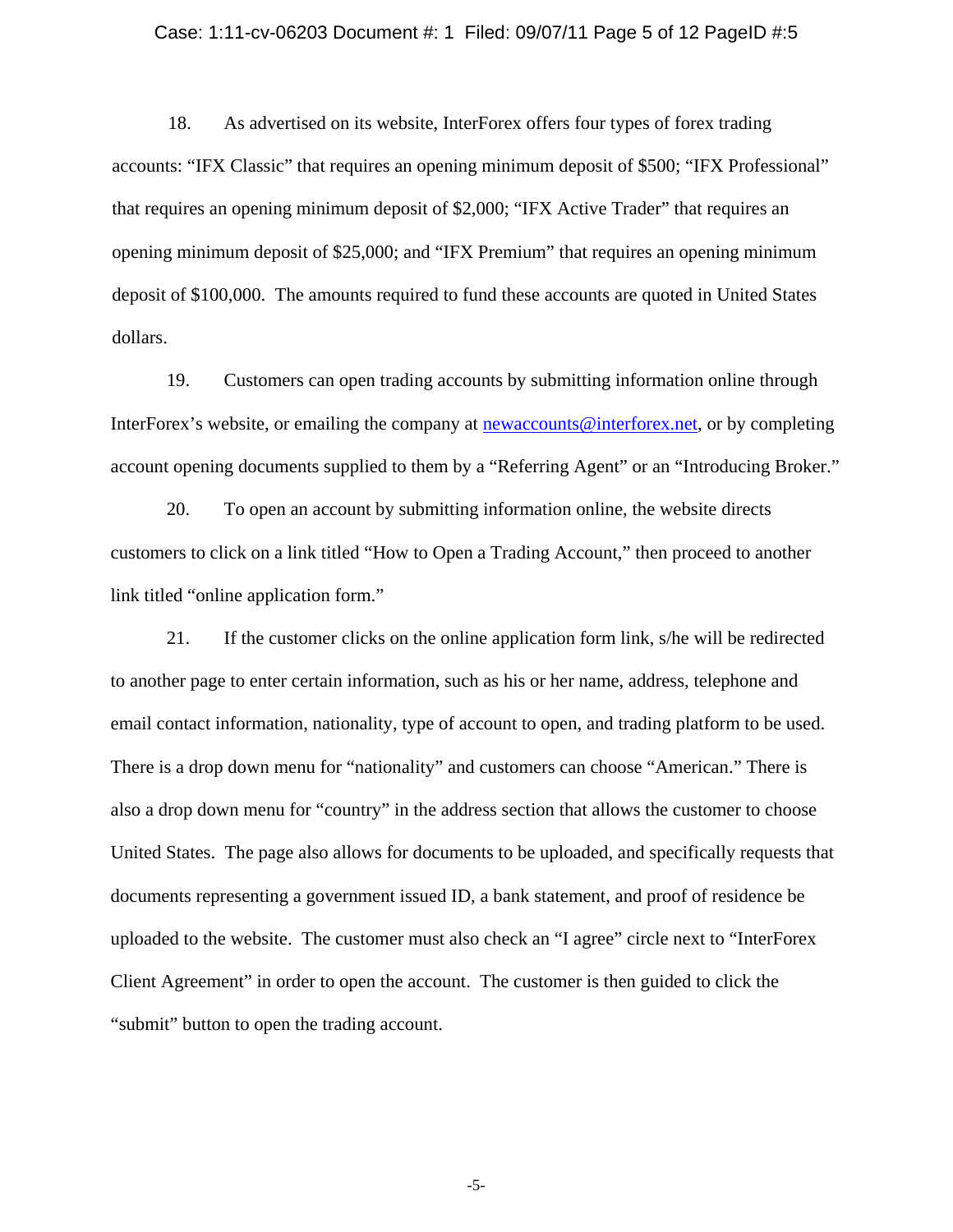#### Case: 1:11-cv-06203 Document #: 1 Filed: 09/07/11 Page 6 of 12 PageID #:6

22. If the customer clicks on the "Client Agreement" link, the

Individual/Joint/Corporate Client Agreement ("Client Agreement") document opens.

23. The Client Agreement asks that the prospective customer to enter certain information, such as her name, address, including country of residence, country of citizenship, telephone and email contact information, and include a photocopy of a valid government issued photo identification.

24. InterForex inquires about an account holder's annual income and net worth. Under the "estimated annual income" fill-in section, it states, "if your annual income is less than \$25,000, please review the "High Risk Investment Notice" on page 12." The "Net Worth" fill-in section includes options to check boxes with a net worth under \$25,000, \$25,000- \$49,999, \$50,000- \$99,999- \$100,000- \$249,999, \$250,000- \$1,000,000, and over \$1,000,000. Under the net worth fill-in section, it states, "If your net worth is less than \$50,000, please review the "High Risk Investment Notice" on page 12." InterForex fails to inquire whether its customers are "eligible contract participants" and, in fact, appears to allow individual customers who do not have total assets of \$5 million to open accounts.

25. The InterForex Client Agreement fails to inquire into whether the prospective customer has the ability or the business need to accept foreign currency into the customer's bank account.

26. On information and belief, the forex transactions InterForex engages in neither result in delivery within two days nor create an enforceable obligation to deliver between a seller and a buyer who have the ability to deliver and accept delivery, respectively, in connection with their lines of business. Rather, these forex contracts remain open from day to day and ultimately

-6-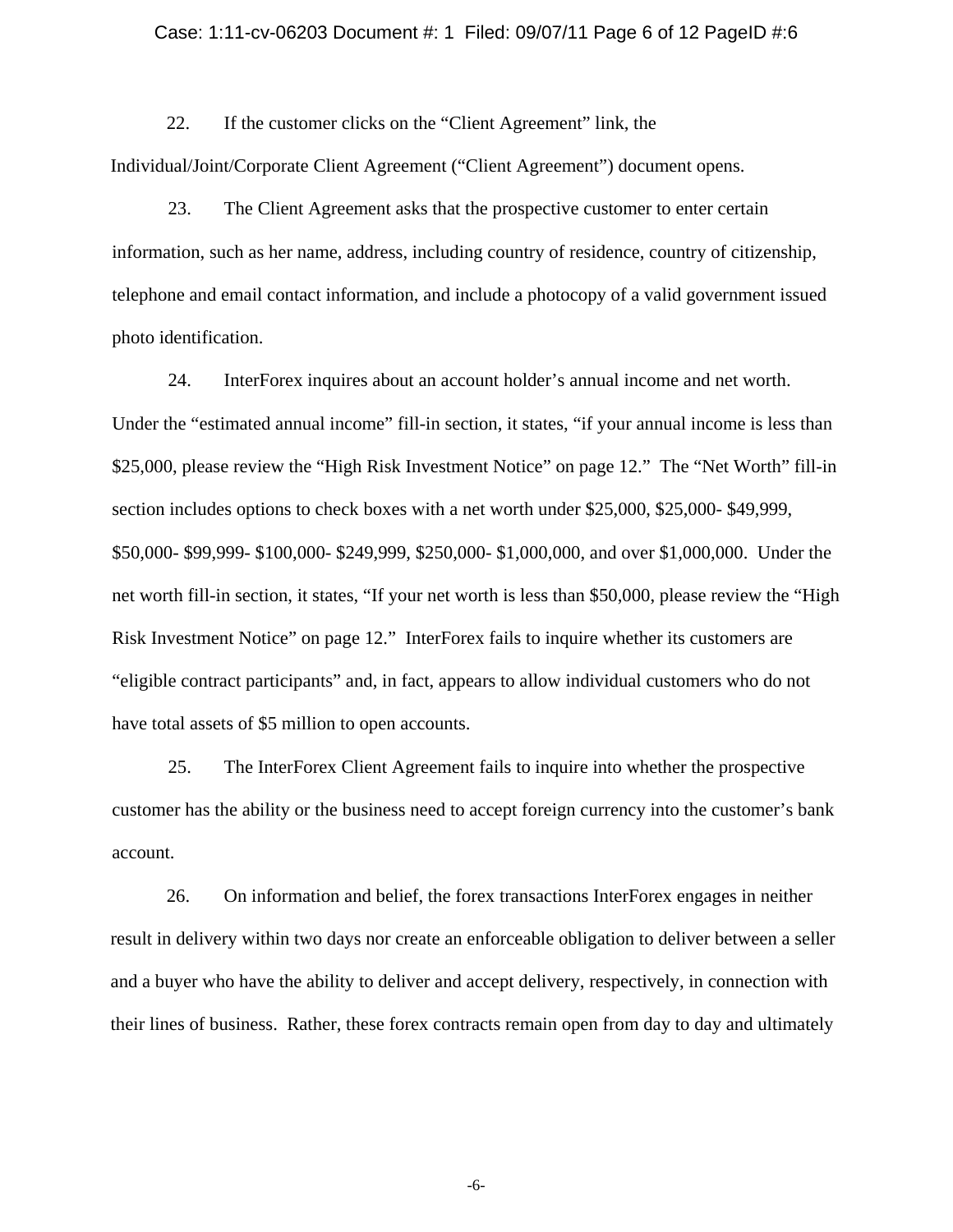### Case: 1:11-cv-06203 Document #: 1 Filed: 09/07/11 Page 7 of 12 PageID #:7

are offset without anyone making or taking delivery of actual currency (or facing an obligation to do so).

27. According to the website, after the application is reviewed, the customer receives wire instruction via email in order to fund their account.

28. InterForex offers to act as a counterparty to U.S. customers. On page 15 of the Client Agreement, it states, "InterForex is acting as a counterparty in these transactions and, therefore, acts as the buyer when you sell and the seller when you buy."

29. Thus, InterForex has been and is acting as an RFED and continues to do so by offering to act as a counterparty for United States customers to trade forex at InterForex.

30. By the date of the filing of this complaint, InterForex has not registered with the Commission as an RFED or in any other capacity.

31. Furthermore, InterForex is not exempt from registration.

## **VI. VIOLATIONS OF THE COMMODITY EXCHANGE ACT**

## **COUNT ONE: VIOLATION OF SECTION 2(c)(2)(C)(iii)(I)(aa) OF THE ACT, AS AMENDED: FAILURE TO REGISTER**

32. Paragraphs 1 through 31 are realleged and incorporated herein.

amended, to be codified at 7 U.S.C.  $\S 2(c)(2)(C(iii))(I)(aa)$ .

33. During the relevant period, InterForex solicits or accepts orders from non-ECPs in connection with leveraged or margined forex transactions at an RFED. InterForex engages in this conduct without being registered at an RFED, as required by Regulation  $5.3(a)(6)(i)$ , 17 C.F.R. § 5.3(a)(6)(i) (2011), all in violation of Section  $2(c)(2)(C)(iii)(I)(aa)$  of the Act, as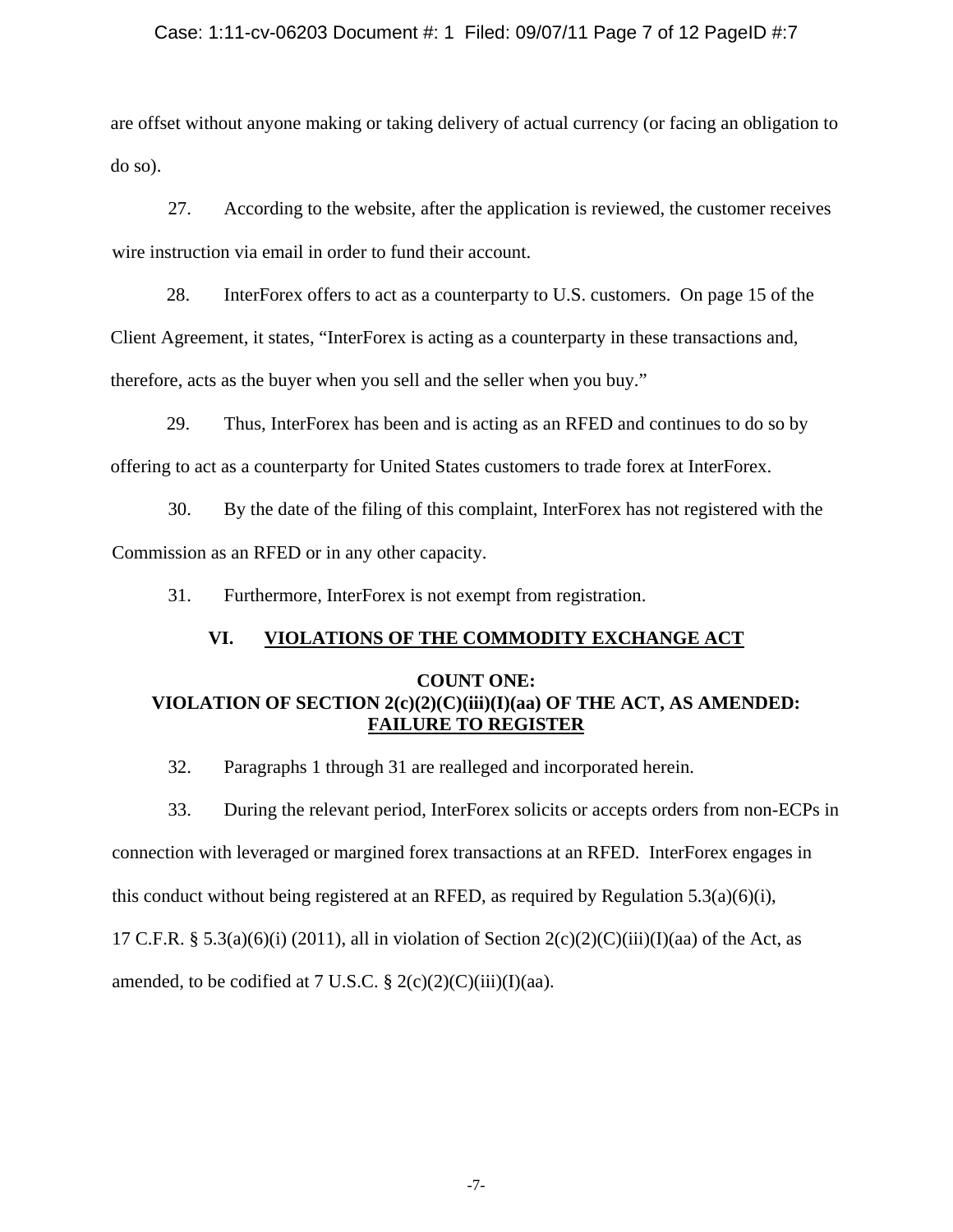### Case: 1:11-cv-06203 Document #: 1 Filed: 09/07/11 Page 8 of 12 PageID #:8

34. Each day that InterForex engages in this conduct since October 18, 2010 is alleged as a separate and distinct violation of Section  $2(c)(2)(C(iii)(I)(aa)$  of the Act, as amended, to be codified at 7 U.S.C.  $\S 2(c)(2)(C)(iii)(I)(aa)$ .

### **COUNT TWO: VIOLATION OF REGULATION 5.3(a)(6)(i) FAILURE TO REGISTER AS A RETAIL FOREIGN EXCHANGE DEALER**

35. Paragraphs 1 through 31 are realleged and incorporated herein.

36. During the relevant period, InterForex is, or offers to be, the counterparty to retail forex transactions without being registered as an RFED in violation of Regulation 5.3(a)(6)(i), 17 C.F.R.  $\S$  5.3a) (6)(i) (2011).

37. Each day that InterForex fails to register as an RFED since October 18, 2010 is alleged as a separate and distinct violation of Regulation 5.3(a)(6)(i), 17 C.F.R. § 5.3(a)(6)(i) (2011).

### **VII. RELIEF REQUESTED**

WHEREFORE, the CFTC respectfully requests that this Court, as authorized by Section 6c of the Act, as amended, to be codified at 7 U.S.C. § 13a-1, and pursuant to its own equitable powers, enter:

A. An order finding that InterForex violated Section  $2(c)(2)(C)(iii)(I)(aa)$  of the Act, as amended, to be codified at 7 U.S.C.  $\S 2(c)(2)(C(iii))(I)(aa);$ 

B. An order finding that InterForex violated Regulation 5.3(a)(6)(i), 17 C.F.R.  $§ 5.3(a)(6)(i) (2011);$ 

C. An order of permanent injunction prohibiting InterForex, and any other person or entity associated with it, from engaging in conduct in violation of

-8-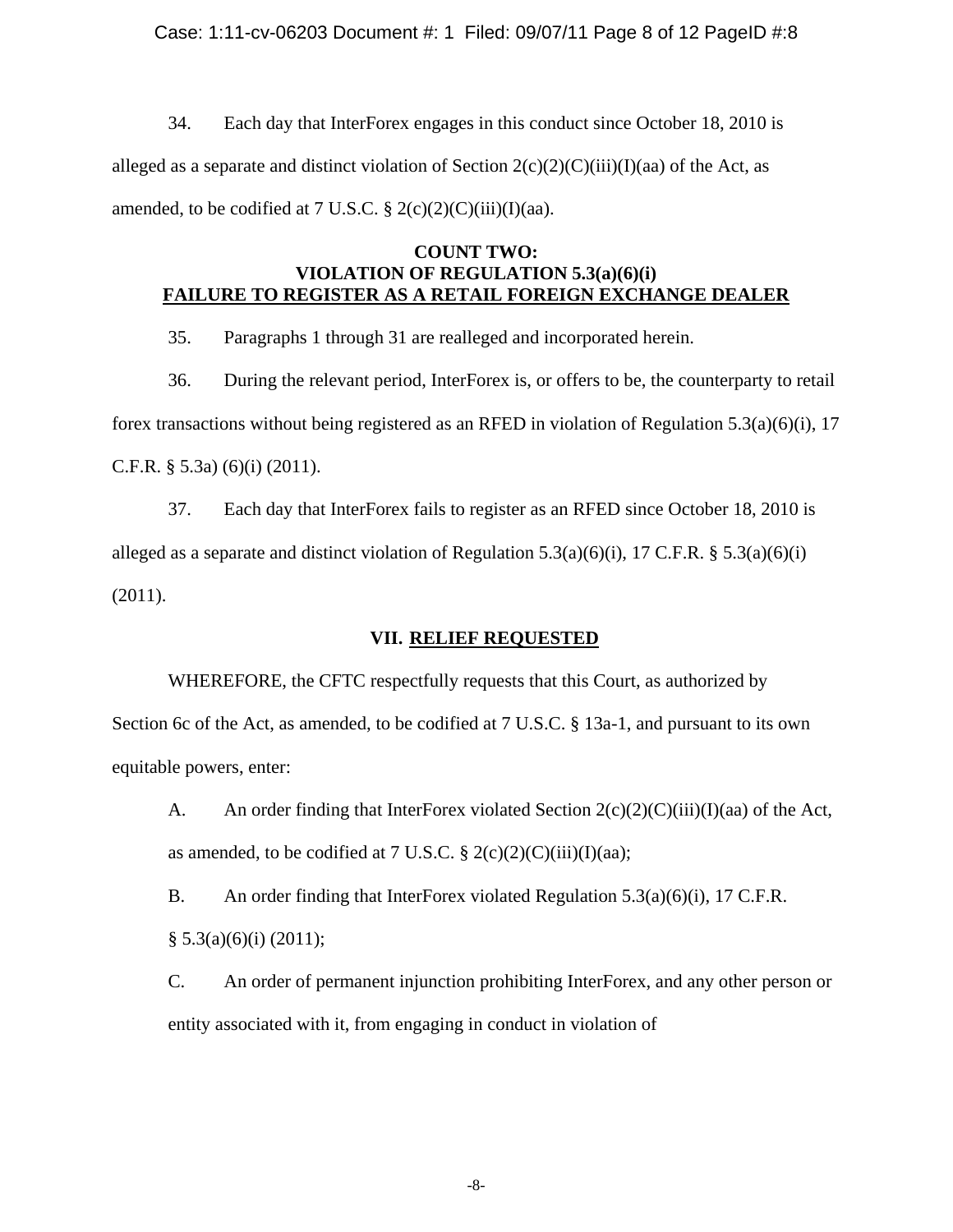#### Case: 1:11-cv-06203 Document #: 1 Filed: 09/07/11 Page 9 of 12 PageID #:9

Section  $2(c)(2)(C)(iii)(I)(aa)$  of the Act, as amended, to be codified at

7 U.S.C.  $\S 2(c)(2)(C)(iii)(I)(aa);$ 

D. An order of permanent injunction prohibiting InterForex, and any other person or entity associated with it, from engaging in conduct in violation of Regulation  $5.3(a)(6)(i)$ , 17 C.F.R. § 5.3(a)(6)(i) (2011);

E. An order of permanent injunction prohibiting InterForex, and any other person or entity associated with it or its website, from operating its website while in violation of Section  $2(c)(2)(C)(iii)(I)(aa)$  of the Act, as amended, to be codified at 7 U.S.C. § 2(c)(2)(C)(iii)(I)(aa), and Regulation 5.3(a)(6)(i), 17 C.F.R. § 5.3(a)(6)(i)

(2011);

F. An order of permanent injunction prohibiting InterForex and any successor thereof, from, directly or indirectly:

1) Trading on or subject to the rules of any registered entity (as that term is defined in Section 1a of the Act, as amended, to be codified at 7 U.S.C. § 1a);

2) Entering into any transactions involving commodity futures, options on commodity futures, commodity options (as that term is defined in Regulation 32.1(b)(1)), 17 C.F.R. § 32.1(b)(1) (2011)) ("commodity options"), swaps, and/or foreign currency (as described in Sections  $2(c)(2)(B)$  and  $2(c)(2)(C)(i)$  of the Act, as amended, to be codified at 7 U.S.C. §§  $2(c)(2)(B)$  and  $2(c)(2)(C)(i)$  ("forex contracts"), for its own personal account or for any account in which it has a direct or indirect interest;

3) Having any commodity futures, options on commodity futures, commodity options, swaps, and/or forex contracts traded on its behalf;

-9-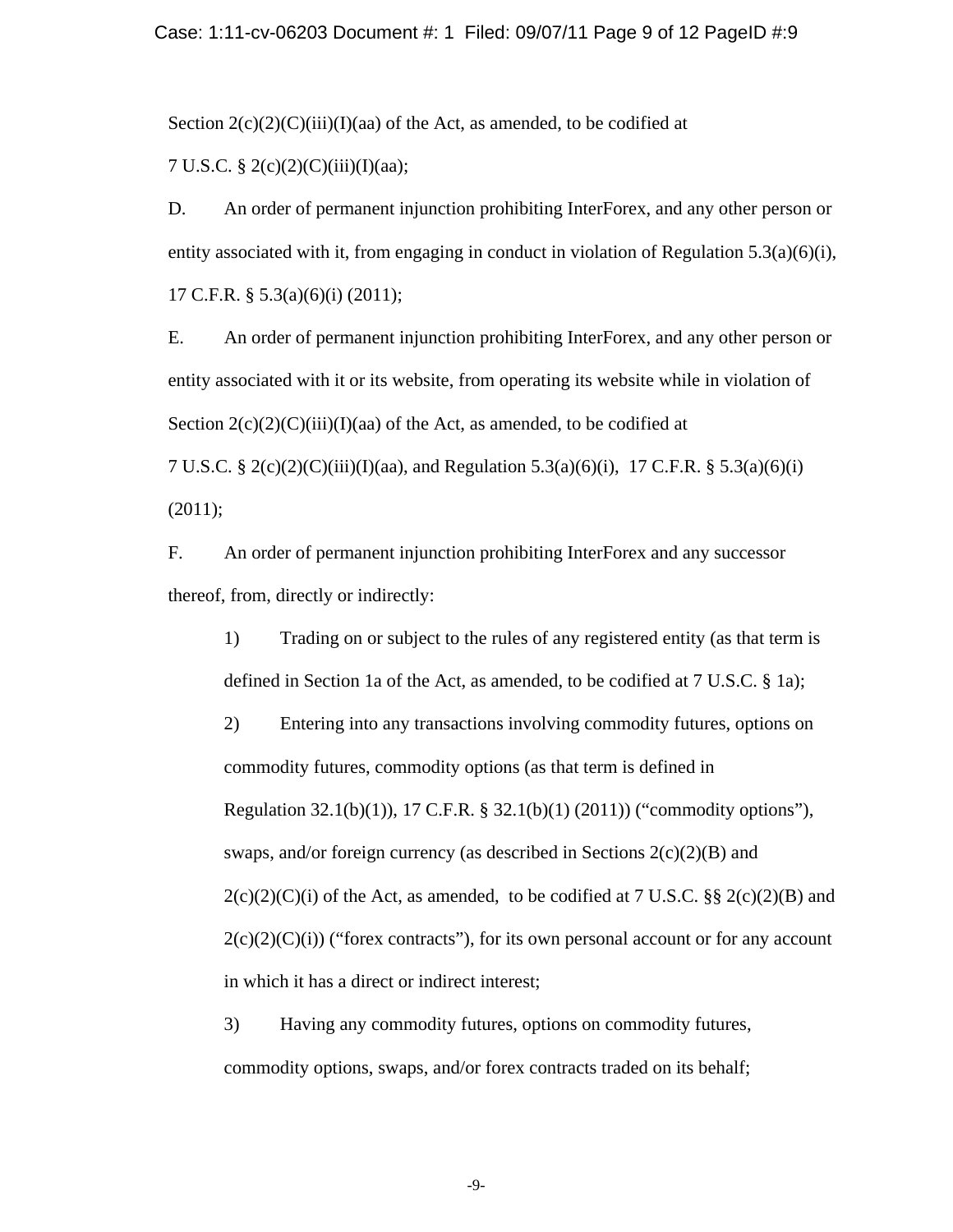4) Controlling or directing the trading for or on behalf of any other person or entity, whether by power of attorney or otherwise, in any account involving commodity futures, options, commodity options, swaps, and/or forex contracts;

5) Soliciting, receiving or accepting any funds from any person for the purpose of purchasing or selling any commodity futures, options on commodity futures, commodity options, swaps, and/or forex contracts;

6) Applying for registration or claiming exemption from registration with the CFTC in any capacity, and engaging in any activity requiring such registration or exemption from registration with the CFTC except as provided for in Regulation 4.14(a)(9), 17 C.F.R. § 4.14(a)(9) (2011); and

7) Acting as a principal (as that term is defined in Regulation 3.1(a), 17 C.F.R. § 3.1(a) (2011)), agent, or any other officer or employee of any person registered, exempted from registration or required to be registered with the CFTC except as provided for in Regulation 4.14(a)(9), 17 C.F.R.  $\S$  4.14(a)(9) (2011).

G. Enter an order requiring that InterForex, as well as any of its successors, disgorge to any officer appointed or directed by the Court all benefits received including, but not limited to, salaries, commissions, loans, fees, revenues and trading profits derived, directly or indirectly, from acts or practices that constitute violations of the Act, as amended, and the Regulations, including pre and post-judgment interest;

H. Enter an order directing InterForex and any successors thereof, to rescind, pursuant to such procedures as the Court may order, all contracts and agreements, whether implied or express, entered into between it and any of the customers whose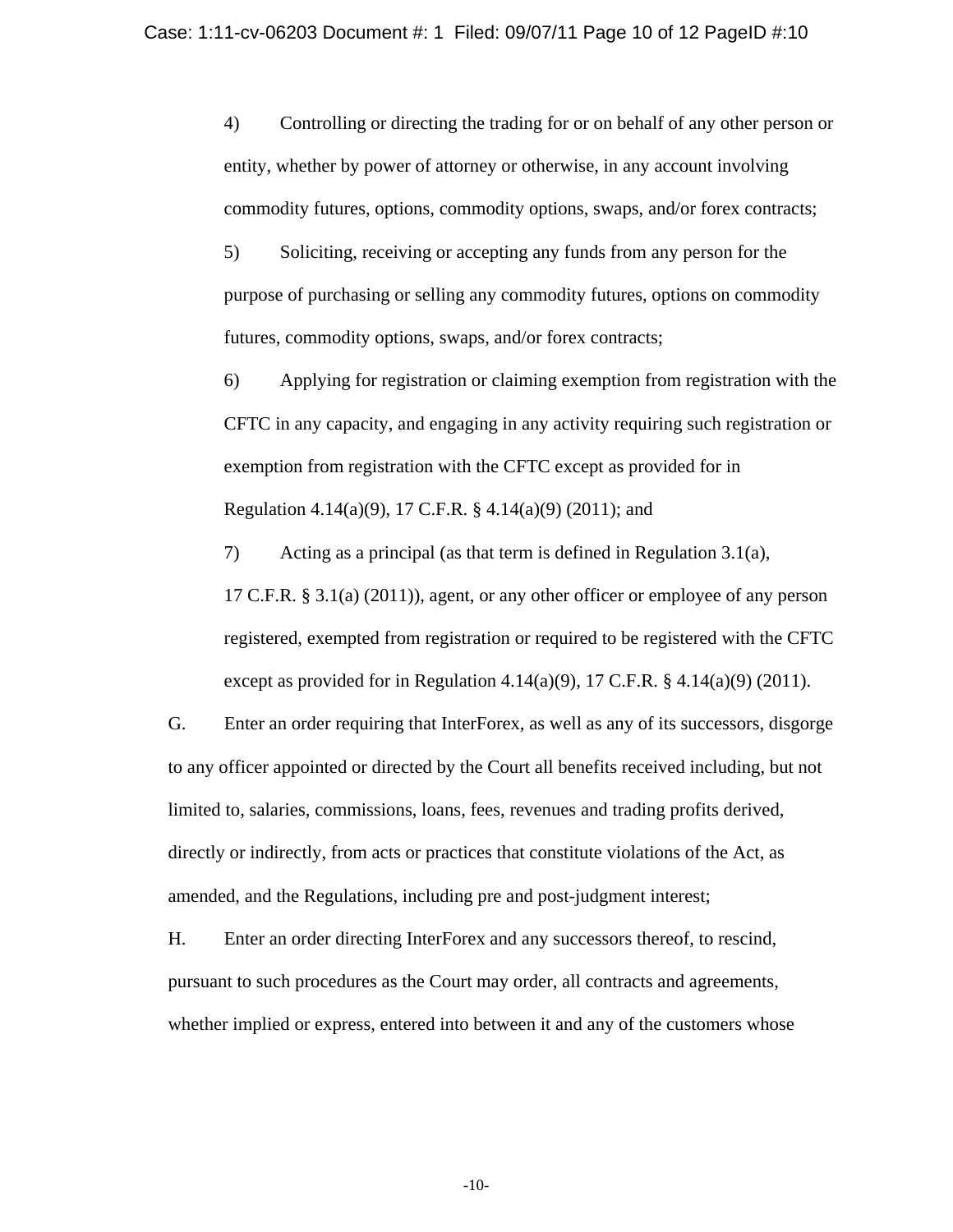funds were received by them as a result of the acts and practices, which constituted violations of the Act, as amended, and the Regulations as described herein;

I. Enter an order requiring InterForex to pay civil monetary penalties under the Act, to be assessed by the Court, in amounts of not more than the greater of: (1) triple its monetary gain for each violation of the Act, as amended, and the Regulations or (2) \$140,000 for each violation committed on or after October 23, 2008;

J. Enter an order requiring InterForex to pay costs and fees as permitted by

28 U.S.C. §§ 1920 and 2412(a)(2) (2006); and

K. Enter an order providing such other and further relief as this Court may deem necessary and appropriate under the circumstances.

Dated: September 7, 2011 Respectfully submitted,

# COMMODITY FUTURES TRADING COMMISSION

/s/ Jennifer S. Diamond

Jennifer S. Diamond, , Illinois ARDC No. 6278482 Senior Trial Attorney *jdiamond@cftc.gov*

Elizabeth M. Streit, Illinois ARDC No. 06188119 Chief Trial Attorney

Scott R. Williamson, Illinois ARDC No. 06191293 Deputy Regional Counsel

Rosemary Hollinger, Illinois ARDC No. 3123647 Regional Counsel

Attorneys for Plaintiff Commodity Futures Trading Commission

525 West Monroe Street, Suite 1100 Chicago, Illinois 60661 (312) 596-0549 (Diamond) (312) 596-0537 (Streit)